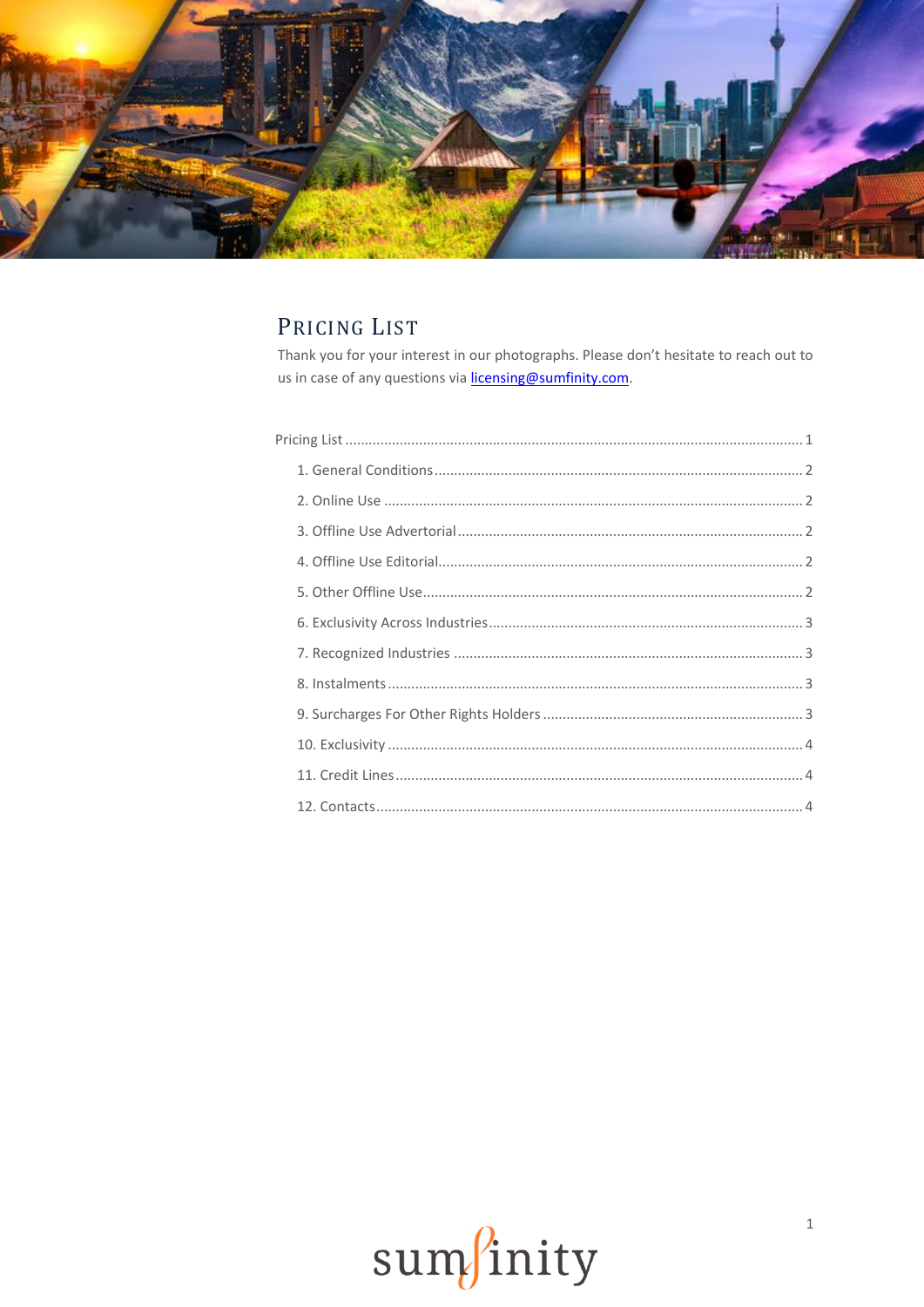

# 1. GENERAL CONDITIONS

<span id="page-1-0"></span>1.1. Licenses are sold as world-wide Rights Managed Licenses, with a minimum duration of 3 months and with per industry exclusivity.

Tired of Stock Photos? That way you can rest assured that none of your competitors will use the same photos for their advertisement and your campaigns retain its exclusive touch.

1.2. If your license expires, you'll always have the option to prolong the license for the same conditions before any of your competitors would have a chance to purchase a license from us for that photo or video.

1.3. Even if you purchase our exclusive licenses, we will retain the right to use our works for selling art prints as well as to display it on our websites, Social Media and other pages for the sole purpose of advertising our works.

1.4. All stated prices are net fees and may be subject to VAT.

#### <span id="page-1-1"></span>2. ONLINE USE

Licenses with exclusivity to one industry for any kind of use of the Licensed Material on the Internet are priced as follows:

- Up to 3 months: 1.385€
- Up to 6 months: 1.465€
- Up to 1 year: 1.615€
- Up to 3 years: 2.330€
- Up to 5 years: 2.860€

#### <span id="page-1-2"></span>3. OFFLINE USE ADVERTORIAL

We grant licenses for offline advertorial use only as addition to the purchase for a online use license. 50% is added to the price as per Point 2.

#### <span id="page-1-3"></span>4. OFFLINE USE EDITORIAL

For editorial offline use, please contact us via [licensing@sumfinity.com](mailto:licensing@sumfinity.com) with your offer.

#### <span id="page-1-4"></span>5. OTHER OFFLINE USE

For any offline use of our works that's neither editorial nor advertorial, please contact us via [licensing@sumfinity.com](mailto:licensing@sumfinity.com) with your project details.

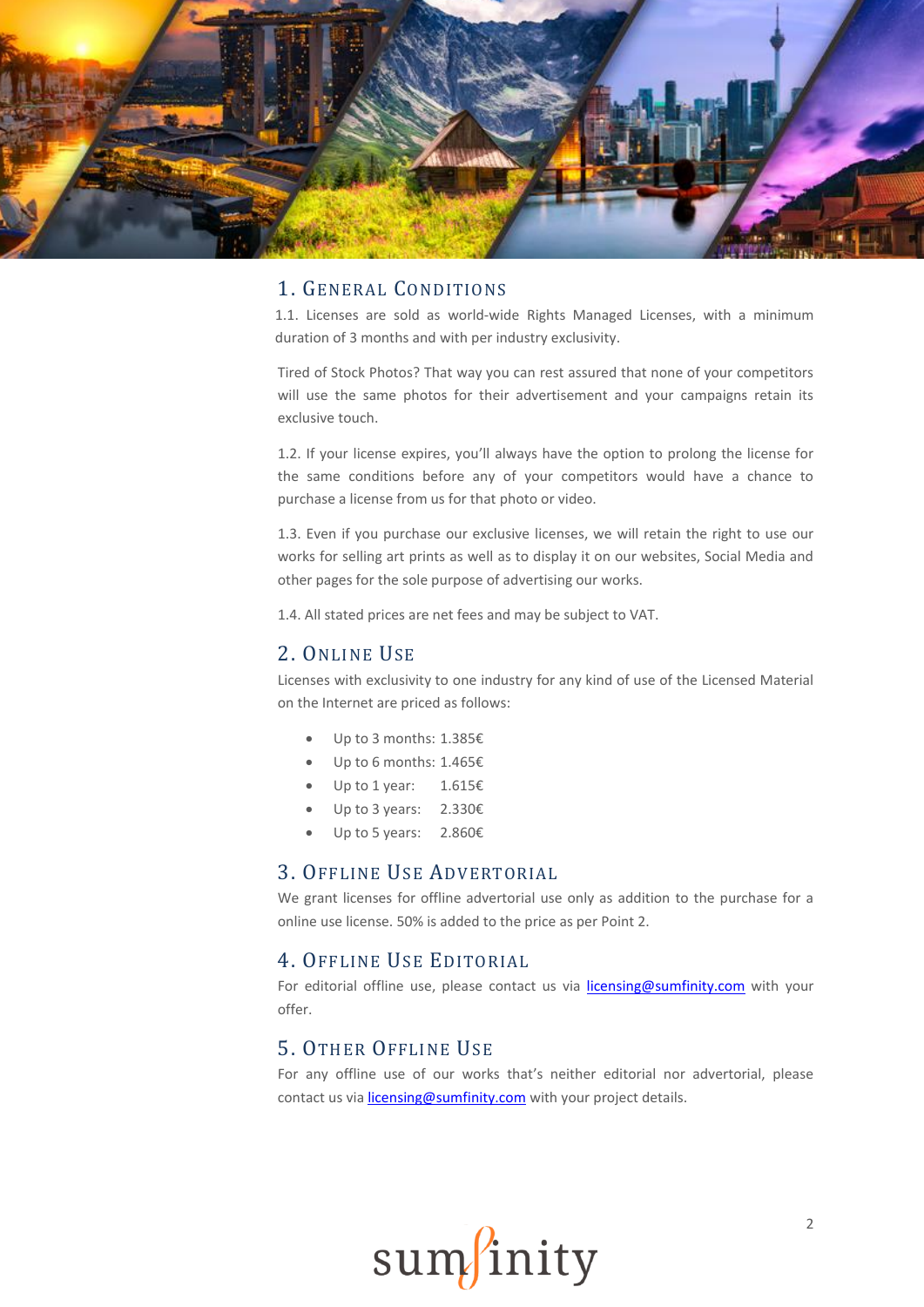

# <span id="page-2-0"></span>6. EXCLUSIVITY ACROSS INDUSTRIES

If still available, it's possible to purchase a license that grants you exclusive usage rights across all industries, making you the only company that's allowed to use the Licensed Work.

Please contact us via *licensing@sumfinity.com* to verify availability and we'll make you an offer.

#### <span id="page-2-1"></span>7. RECOGNIZED INDUSTRIES

Exclusivity can be granted among the following industries:

- Agriculture
- Automotive
- Baby, Childcare
- Beauty
- Beverages
- Business Consulting
- Chemicals
- Communications
- Computer Hardware
- Computer Software
- Construction/Contractors
- Consumer Electronics
- Education
- Energy
- Fashion
- Finance
- Food
- Games, Toys, Hobbies
- Insurance
- Legal Services
- Medical
- Metals/Mining
- Pharmaceuticals
- Politics/Government
- Property/Real Estate
- Safety/Security
- Sports
- Tobacco
- Transport Freight
- Transport Passenger
- Travel / Tourism

#### <span id="page-2-2"></span>8. INSTALMENTS

Payment can be made in instalments for licensing periods longer than 6 months.

# <span id="page-2-3"></span>9. SURCHARGES FOR OTHER RIGHTS HOLDERS

For the use of some of our works,  $3<sup>rd</sup>$  parties may have to be paid. This could be artists, architects or models and only applies to around 5% of our works. In case such surcharge would be necessary, we would let you know before you commit to a purchase.